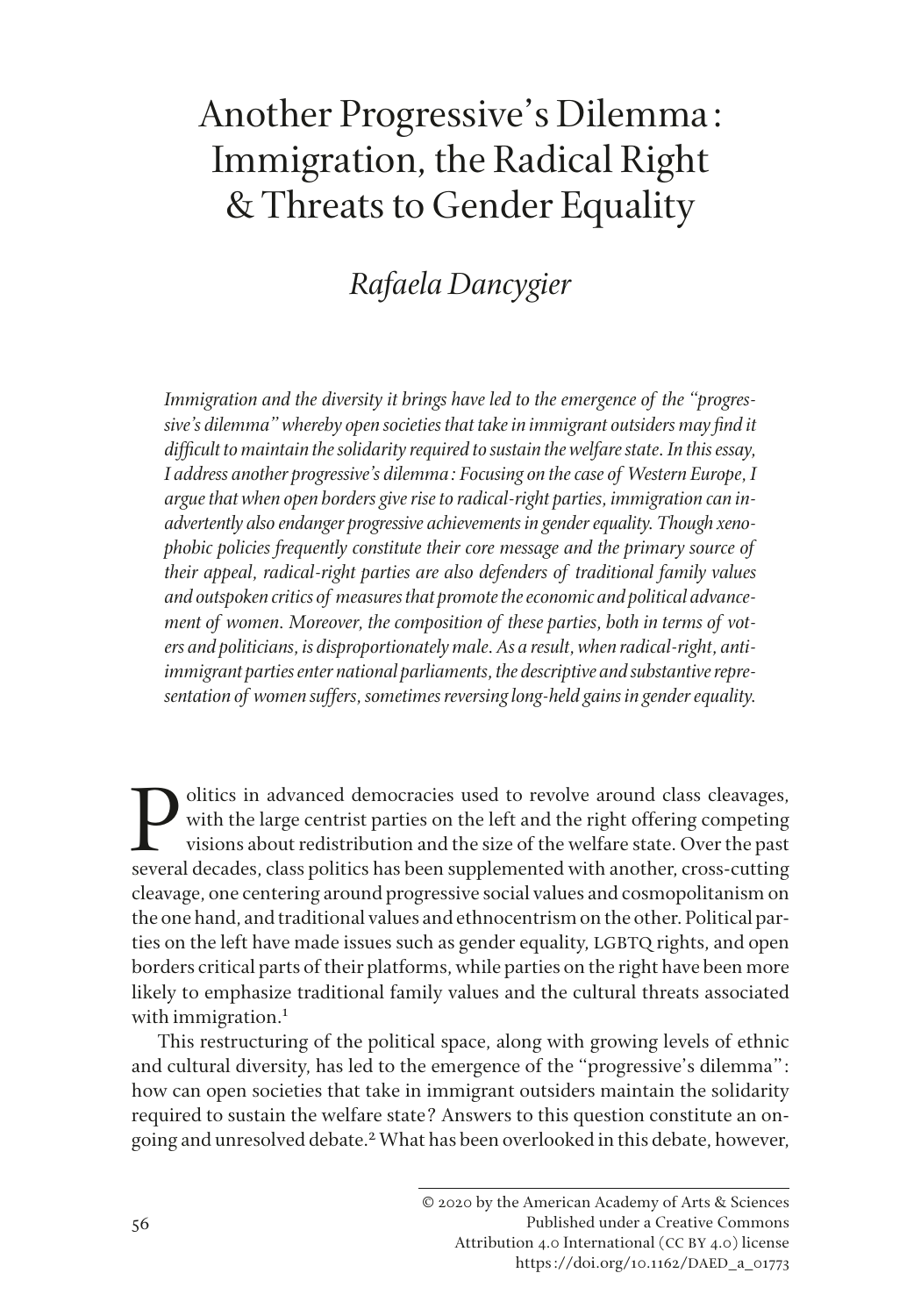is that the dilemma is not just about marrying sociocultural diversity with economic redistribution. Increasingly, elements *within* the progressives' sociocultural agenda are also clashing.

In this essay, focusing on the case of Western Europe, I argue that immigration not only threatens the sustainability of the welfare state, it can also inadvertently endanger progressive achievements in gender equality via a strengthening radical right. Open borders and the ethnic diversity they generate have in many countries given rise to powerful radical-right parties, with anti-immigration policies and xenophobic rhetoric frequently their core message and the primary source of their appeal.3 But they are also often defenders of traditional family values and outspoken critics of measures that promote the economic and political advancement of women. Moreover, the composition of these parties, both in terms of voters and politicians, is disproportionately male.4 As a result, when radical-right, antiimmigrant parties enter national parliaments, the descriptive and substantive representation of women suffers.

To make these arguments, I present three threats that radical-right parties pose to the advancement of women's interest and gender equality in politics: 1) the overrepresentation of male-voter interests; 2) the pursuit of policies that promote conservative gender roles and oppose measures to enhance gender equality; and 3) the small number of elected female candidates among radical-right parties. I then address how a more recent rhetorical shift toward gender equality among some radical-right parties does not represent an actual change in policy positioning, but rather serves to discriminate against European Muslims. I conclude with a brief discussion about potential ways out of the progressive's dilemma surrounding immigration and gender.

I urope has been experiencing large-scale immigration for many decades. In<br>most West European countries, the foreign-born now constitute more than<br>10 percent of the population. In 2016 alone, two million non-EU citizens<br>mi most West European countries, the foreign-born now constitute more than 10 percent of the population. In 2016 alone, two million non-EU citizens migrated to the European Union, while EU countries granted citizenship to one million persons.<sup>5</sup> The inflow and settlement of a diverse mix of labor migrants, asylum seekers, and their families have transformed European societies and labor markets, and they have also had signifcant political ramifcations. One of the most salient electoral consequences has been the ascendance of radical-right parties that campaign on fercely xenophobic platforms. Though an uptick in immigration does not automatically trigger a nativist backlash, the arrival and settlement of large numbers of migrants has been a crucial ingredient in the emergence and growth of contemporary radical-right parties in Europe.<sup>6</sup>

Relatedly, hostile views toward immigrants distinguish supporters of radical-right parties from the rest of the electorate. Studies based on a wide range of surveys and countries consistently fnd that ethnocentrism and a desire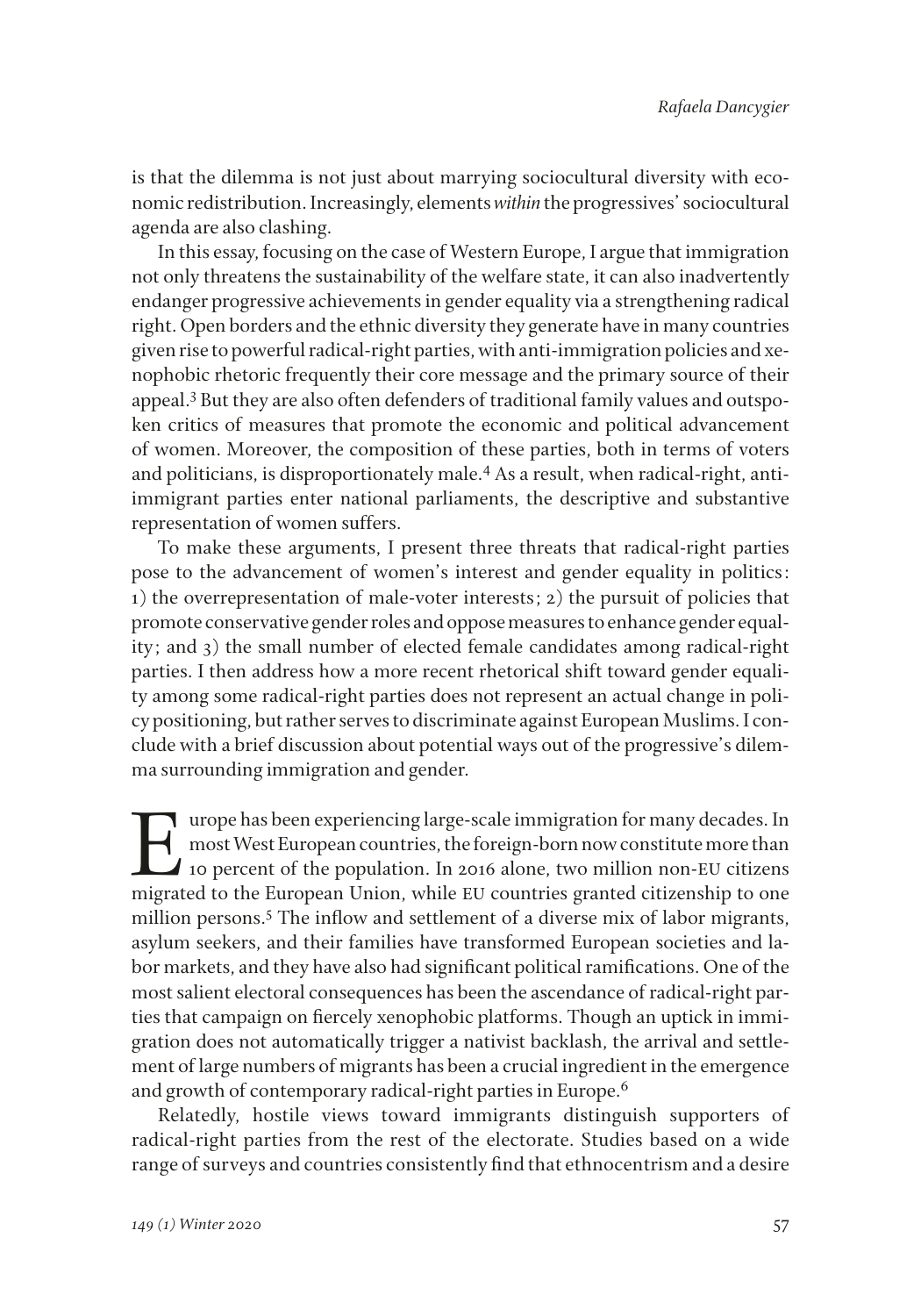to reduce the number of immigrants help predict who casts votes for the radical right.<sup>7</sup>

The rise of the radical right in response to immigration and cosmopolitanism presents a key facet of the much-discussed progressive's dilemma: the notion that ethnic diversity severs societal bonds of solidarity and weakens leftist political forces, both of which are required to maintain robust welfare states.<sup>8</sup> At least two mechanisms can be at work: Some voters' support for redistribution may decline because they do not want to fnance government transfers going to disliked immigrant minorities. By contrast, other voters may still cherish the welfare state, but they frst and foremost want to support a party that promises to end immigration, and they therefore cast their lot with radical-right parties. When such parties also want to shrink the welfare state, curbing immigration and maintaining redistribution can become incompatible goals among a signifcant number of voters.9

Debates about this version of the progressive's dilemma are ongoing and largely unresolved.<sup>10</sup> Yet immigration – if it contributes to the electoral success of radical-right forces–can also bring to the fore a much less widely recognized tension within the progressive camp. Whereas the focus until now has been on tradeoffs along two dimensions, pitting economic against sociocultural concerns, immigration and the accompanying growth of the radical right threatens to create dilemmas *within* the left's sociocultural agenda: when immigration causes an increase in radical-right parliamentary representation, open border policies can unwittingly undermine gender equality.

W hen radical-right parties enter parliaments, they can undercut wom-<br>en's representation in several ways. First, radical-right parties are<br>disproportionately supported by men. While there is disagreement<br>about the causes en's representation in several ways. First, radical-right parties are disproportionately supported by men. While there is disagreement about the causes behind the growth of radical-right parties, the gender gap in radical-right party support has been one of the most durable fndings in the literature. It has even earned these parties the label of *Männerparteien* (parties for or of men).11 As political scientist Cas Mudde has pointed out, gender "is the only sociodemographic variable that is consistently relevant in practically all European countries."12 Examining the gender gap in twelve West European countries in 2010, social scientist Tim Immerzeel and colleagues found an average gap of 4.3 points, with 11.1 percent of men and 6.8 percent of women supporting radicalright parties.<sup>13</sup> In some instances, the difference is much higher, reaching 6.4, 9.0, and 13.3 percentage points in Switzerland, Austria, and Norway, respectively. France is the only country where the gap has narrowed or even closed in some elections.14 However, in none of these countries do female supporters of the radical right outnumber their male counterparts.

In addition to gendered voting patterns, party membership of radical-right parties is also overwhelmingly male. Moreover, women are less likely than men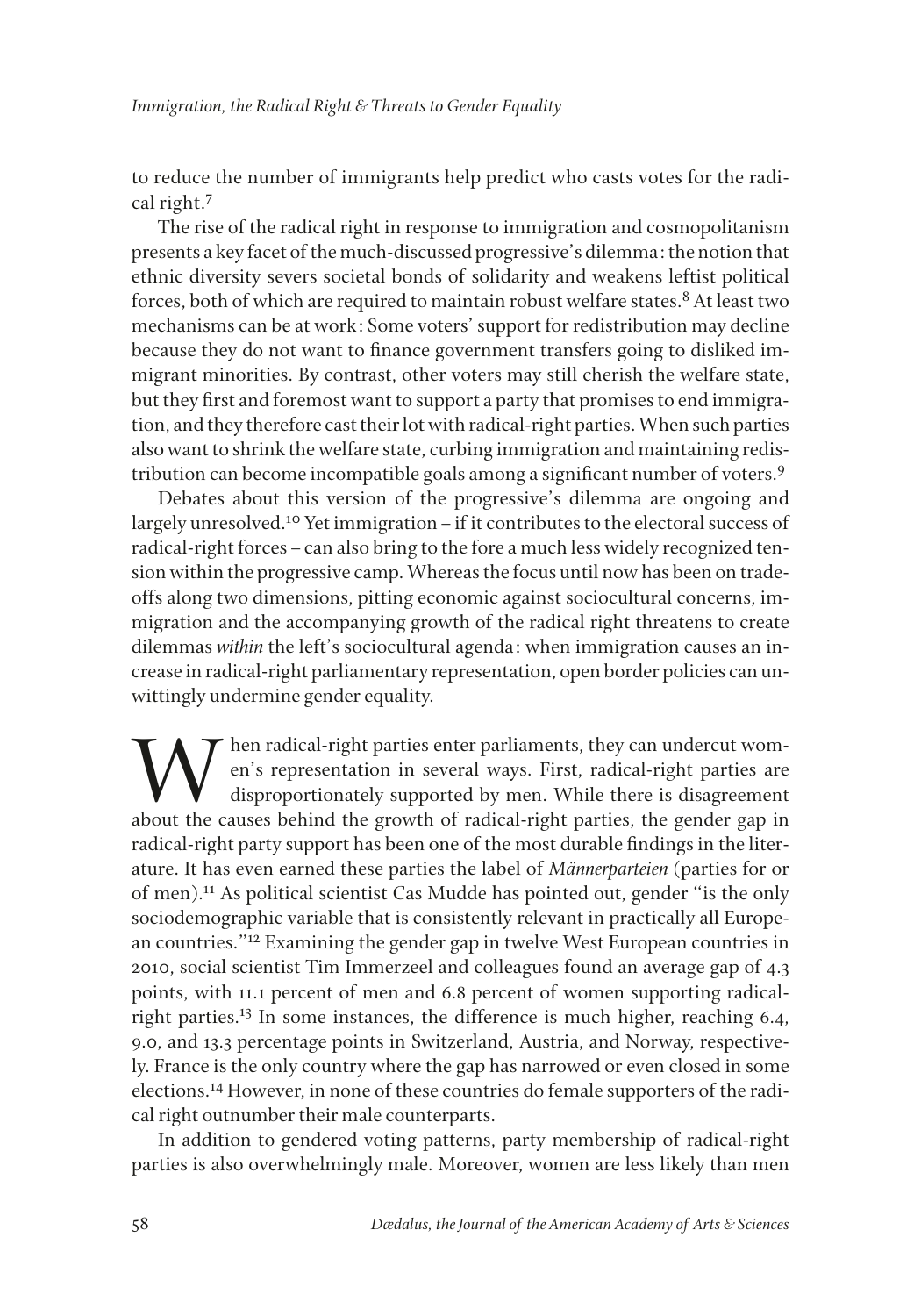to participate in radical-right politics on the basis of their ideological convictions. Research has found that women who are members of radical-right parties and participate in activist circles are frequently pulled in by the men in their lives –romantic partners, brothers–who are already active in the far-right milieu.15

Existing scholarship has identifed a number of reasons for the male bias among the radical-right's core electorate. Some arguments relate to gendered labor market positions: because men have traditionally been overrepresented in blue-collar, industrial jobs, they are more likely to belong to the "losers of modernization" whose material well-being and social status have been threatened by deindustrialization, offshoring, and immigration. The rise in postmaterial values, gender egalitarianism, and ethnic diversity can compound these threats.16 Men's newly precarious position can make them susceptible to radical-right parties that promise a return to the old order in which native, White men occupied the top of the economic and social hierarchy.<sup>17</sup>

A related line of reasoning draws upon gender gaps in authoritarian attitudes. Men tend to take a tougher stance than women toward criminal justice, and radical-right parties commonly link immigration to crime and societal breakdown, vowing to restore law and order via deportation, immigration bans, and more aggressive policing. This issue linkage helps radical-right parties formulate a coherent issue agenda: concerns about crime have been found to be an important predictor of fears over immigration, and large numbers of Europeans believe that immigration contributes to crime.<sup>18</sup> It also helps account for gendered radical-right voting patterns.<sup>19</sup>

Others have argued that while women and men do not differ too much in their degree of anti-immigrant sentiment, women are less likely to accord immigration high salience when it comes time to cast ballots. Gender differences in issue salience, rather than preferences per se, can therefore explain part of the gender gap.<sup>20</sup>

Irrespective of the causes behind the gender gap, so long as men and women differ in their policy preferences and priorities (and radical-right parties in fact represent the interests of their mostly male core electorate), the rise of radicalright parties effectively reduces the substantive representation of women.<sup>21</sup>

econd, the rise of the radical right can stall the advancement of feminist causes. Radical-right parties frequently advocate for a return to traditional family values and speak out against policies that aim to promote women's economic and political advancement. Their emphasis on family values is rooted in part on the importance of motherhood, especially in the context of declining birth rates: for the survival of the (ethnically pure) nation, it is critical that native women prioritize their roles as mothers and caregivers. As a result, radical-right parties have supported tax policies meant to incentivize women to bear more children and to care for them at home. Tax breaks that rise with the number of chil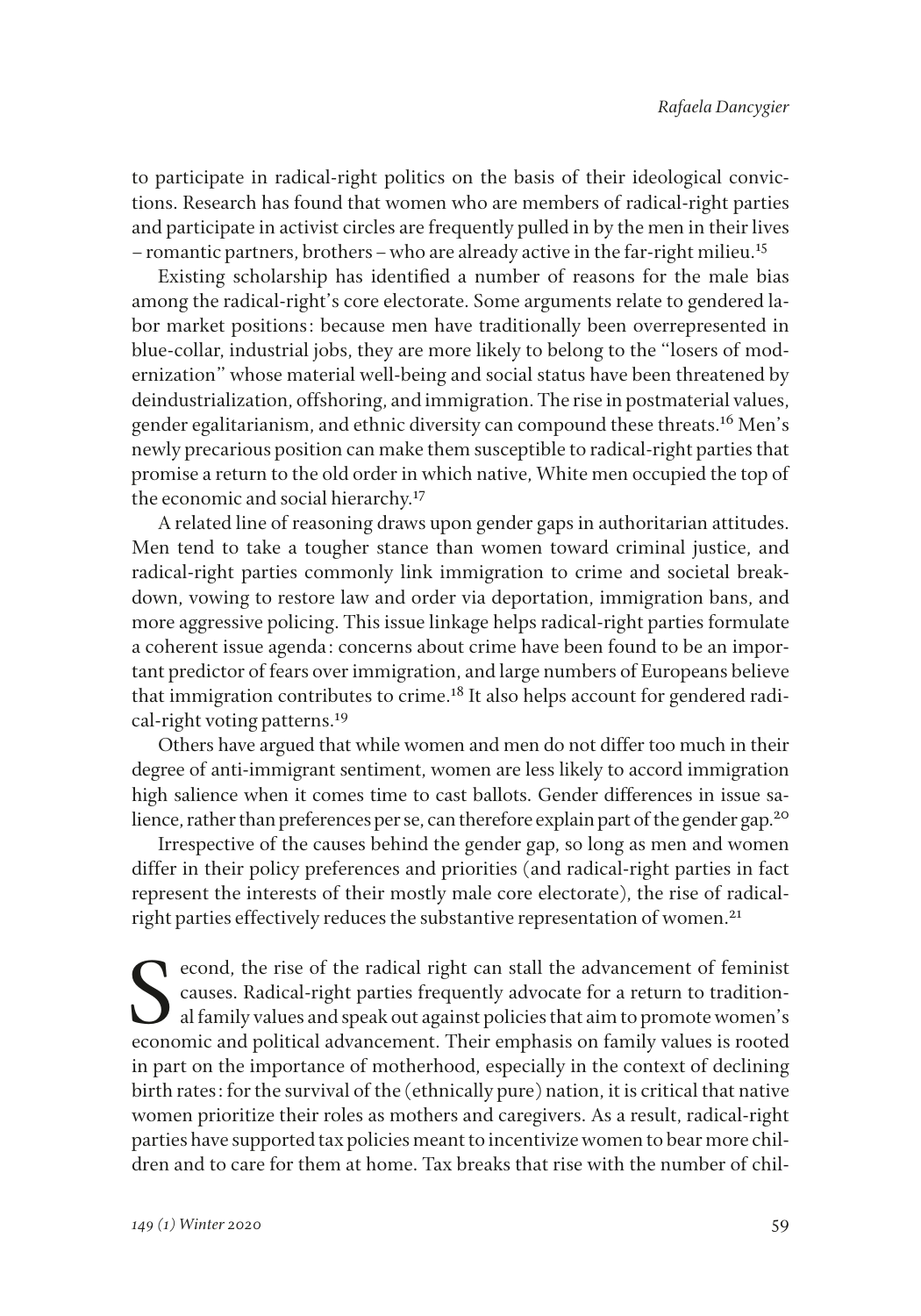dren or direct compensation for "housewives" are part of their policy arsenal, as are restrictions on women's reproductive choices.<sup>22</sup>

Most European radical-right parties recognize that it is increasingly unrealistic for women to remain outside the labor force altogether. In light of these realities, and to broaden their appeal, some have explicitly stated their support for women's economic independence.<sup>23</sup> However, these parties nevertheless want to ensure that native women's preoccupation with their careers does not replace their desire for childbirth. In fact, raising the fertility of native women is seen as an antidote to immigration. As the Austrian Freedom Party (FPÖ) stated in its 2011 program: "Austria is not a country of immigration. This is why we pursue a family policy centered around births."24 Similarly, during the 2017 German general election campaign, the Alternative for Germany (AfD) produced a poster prominently displaying the pregnant belly of a (White) woman and featuring the message: "Merkel says we need immigrants. We say: 'New Germans'? We make those ourselves!"

In line with its traditional conception of gender roles, the radical right typically strongly opposes gender quotas in all realms of society. For example, in its 2017 manifesto, the AfD derides state-sponsored gender quotas as illegitimate, arbitrary, and ultimately unconstitutional, and it campaigns for their repeal.<sup>25</sup> The Swiss People's Party (SVP) similarly rejects all "quota rules and so-called gender-politics" and seeks to abolish all equal opportunity offces (*Gleichstellungsbüros*).26 Even the SVP's youth wing vehemently opposes "quota women" (*Quotenfrauen*), viewing government quotas as tools employed by the lazy and the weak, and by socialist feminists.<sup>27</sup>

Opposition to quotas also extends to radical-right parties in Scandinavian countries, where gender equality measures have generally been more widely accepted. The Sweden Democrats explicitly reject gender quotas, as does the Danish People's Party and the Norwegian Progress Party.<sup>28</sup> Though these parties usually point out that they believe in the dignity of women and in their equal status before the law, they oppose gender quotas and gender mainstreaming, viewing them as excessive and misguided efforts at equalization (*Gleichmacherei*). Not only do radical-right parties fear that measures aimed at creating equal opportunities between the sexes hurt their male support bases, but for many, such policies also contravene the "natural" order of things.<sup>29</sup>

Finally, consistent with their disproportionately male support bases and their suspicion of feminist causes and gender quotas, radical-right parties tend to produce mostly male candidates. I should note at the outset that, their suspicion of feminist causes and gender quotas, radical-right parties tend to produce mostly male candidates. I should note at the outset that, compared with other parties, radical-right parties do not seem to be lagging behind with respect to having women in visible leadership positions. Marine Le Pen of the French National Rally, Pia Kjærsgaard of the Danish People's Party, and Al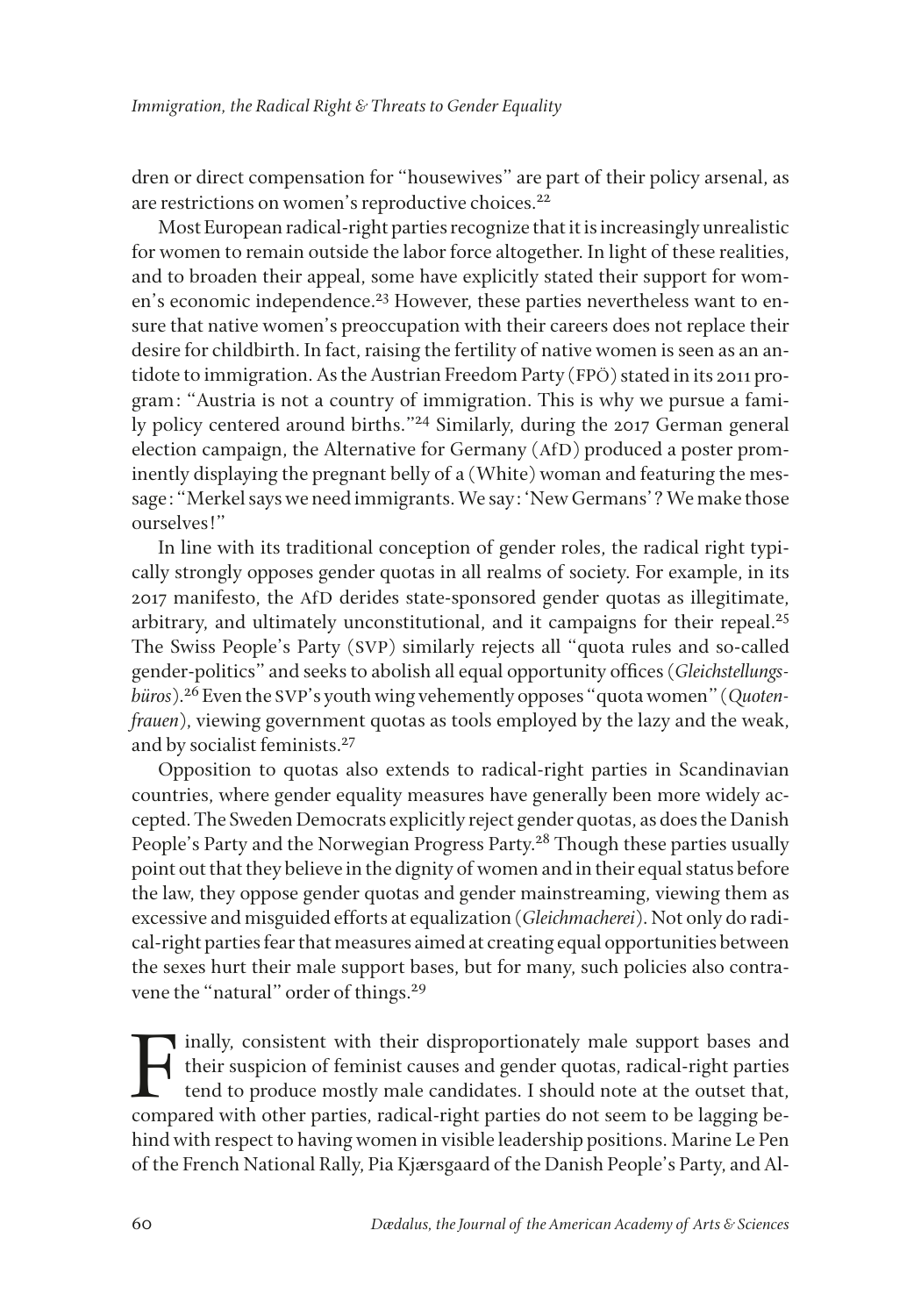ice Weidel of the Alternative for Germany are among the prominent examples of past and present radical-right women leaders. However, when examining parliamentary seats, men tend to outnumber women by signifcant margins. The growing strength of radical-right, anti-immigrant parties therefore tends to decrease female representation in parliaments, especially since, where they exist in Europe, candidate gender quotas tend to be voluntarily adopted by parties, rather than mandated by law.<sup>30</sup>

To assess the magnitude of this development, I collected data on the gender composition of all current West European national parliaments in which radicalright parties have a signifcant presence: namely, countries where these parties attained a vote share of at least 10 percent in the most recent general election. The results are displayed in Table 1. The gender gaps across party types are substantial. Whereas, on average, just over one-quarter (26 percent) of radical-right parliamentarians are female, this number reaches 40 percent among all other parties. In six out of nine cases, differences reach eighteen points or higher. Germany displays the largest gap: the share of female MPs is twenty-three percentage points lower among radical-right parties when compared with all other parliamentary parties. Switzerland and Sweden are close behind with a gap of twenty-two points.

If the national parliaments listed in Table 1 did not include radical-right parties and kept their overall gender balance unchanged, female descriptive representation would rise by three percentage points overall, ceteris paribus. In Switzerland and Austria, where these parties are both particularly strong (holding 32.5 and 27.9 percent of seats, respectively) and particularly male, the share of women parliamentarians would rise by seven and fve points, respectively. In only one case, Denmark, do we observe a positive difference: 41 percent of the seats held by the Danish People's Party are occupied by women compared with 38 percent among all other parliamentary parties, a case I will return to briefy below.

It is important to note that in some cases, the share of women in radical-right parties does not fall below that observed among more centrist right-wing parties.31 But this fact does not negate the progressive's dilemma: left parties almost always feature a higher share of women. In cases in which immigration facilitates the rise of the right and the decline of the left, female representation falls.

One of the youngest European radical-right parties, Alternative for Germany, entered the German Bundestag for the frst time in 2017, gaining over 12 percent of the vote. It is nearly all male: only 11 percent of the AfD's ninety-four seats are held by women. The rise of the AfD illustrates the progressive's dilemma around immigration and gender particularly well. The party owes its rapid ascent frst and foremost to the sizable infow of migrants that entered Germany in the years leading up to the election. Well over one million refugees, many of them from Syria, Iraq, and Afghanistan, arrived in the country, encouraged by Angela Merkel's liberal stance toward those feeing violent confict at home and seeking asylum in Ger-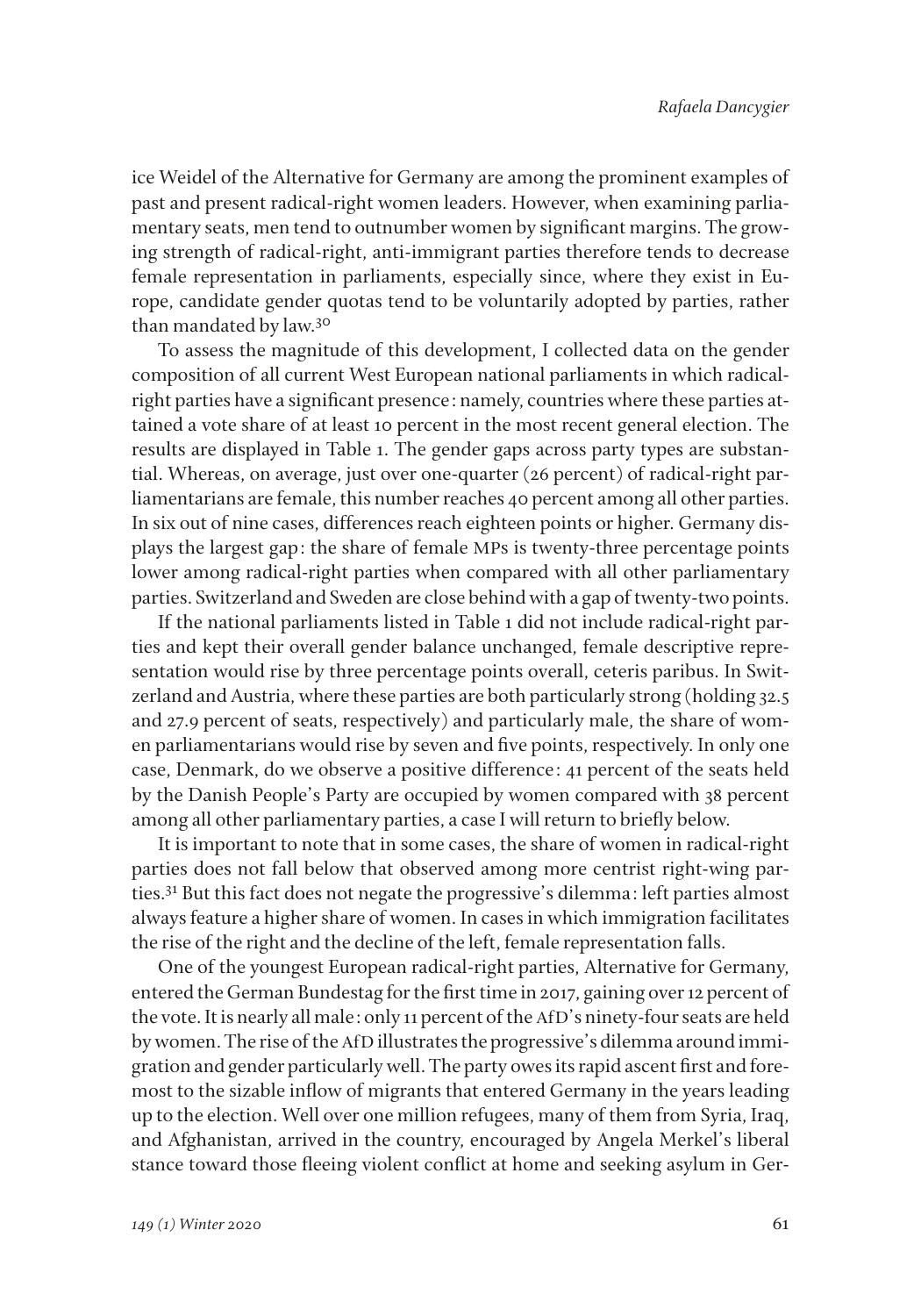|                         | Percent of Female Politicians in: |               |            |                               |
|-------------------------|-----------------------------------|---------------|------------|-------------------------------|
|                         | Parliamentary                     | All Other     |            | Percenage-Point<br>Difference |
|                         | Radical-Right                     | Parliamentary | Entire     | between                       |
|                         | Parties                           | Parties       | Parliament | Party Types                   |
| Germany                 | 11                                | 34            | 31         | $-23$                         |
| Switzerland             | 17                                | 39            | 32         | $-22$                         |
| Sweden                  | 29                                | 51            | 47         | $-22$                         |
| Finland                 | 24                                | 43            | 41         | $-19$                         |
| Austria                 | 24                                | 42            | 37         | $-18$                         |
| Norway                  | 26                                | 44            | 42         | $-18$                         |
| Italy                   | 29                                | 37            | 36         | -8                            |
| Netherlands             | 30                                | 32            | 32         | $-2$                          |
| Denmark                 | 41                                | 38            | 39         | $+3$                          |
| <b>Overall Averages</b> | 26                                | 40            | 37         | $-14$                         |

## *Table 1* Proportion of Female Politicians in National Parliaments by Party Type

Note: This table refers to the composition of national parliaments in December 2018 (based on data collected by the author). It includes all West European countries where radical-right, anti-immigrant parties received at least 10 percent of the vote and are represented in parliament. The following parties are coded as radical-right and anti-immigrant: Alternative for Germany, Swiss People's Party, Sweden Democrats, True Finns, Freedom Party Austria, Progress Party (Norway), Lega (Italy, Chamber of Deputies), Party for Freedom (Netherlands), and the Danish People's Party.

many. Parties on the left–the Social Democrats, the Greens, and the Left Party –also strongly defended open borders and the right to asylum and continued to do so even when the issue began to fracture the center-right. The AfD succeeded in keeping the immigration issue in the headlines and in mobilizing many voters who wanted to stop the infow; the desire to reduce the number of immigrants was the most salient issue among voters who cast their ballot for the radical party.<sup>32</sup> And, as elsewhere, the majority of these voters were male. Whereas 9 percent of German women voted for the AfD, 15 percent of German men did so.<sup>33</sup>

Though these gendered voting patterns have been widely recognized, what has been less appreciated is that the entry of the AfD in the German Bundestag helped reverse a long-running trend in the steady rise in the number of parliamentary seats occupied by women. Figure 1 charts the percentage-point change in the share of female Bundestag representatives since the 1960s (left y-axis) and seat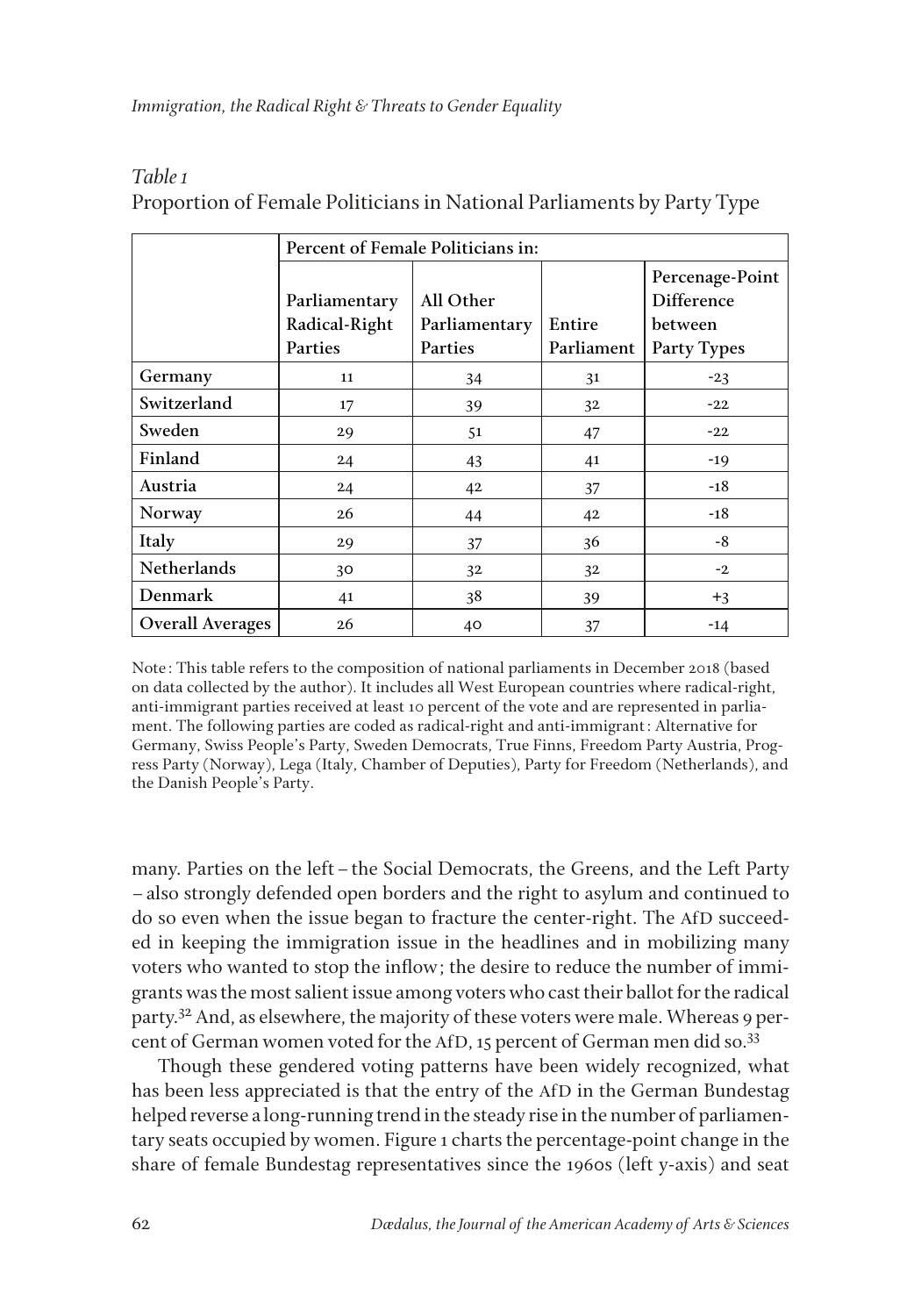

Seats Held by Women and by Radical-Right Parties in Germany's Federal Parliament (Bundestag)



Note: This fgure shows that the share of women has increased steadily since the mid-1970s, with only two exceptions: a slight one-point drop in 2005 and a substantial six-point drop in 2017 when a radical-right party entered the Bundestag for the frst time. Source: Michael F. Feldkamp, "Deutscher Bundestag 1994 bis 2014: Parlaments- und Wahlstatistik für die 13. bis 18. Wahlperiode," in *Zeitschrift für Parlamentsfragen*, vol 1 (Berlin: ZP[arl](https://www.mitpressjournals.org/action/showLinks?crossref=10.5771%2F0340-1758-2014-1-3&citationId=p_2), 2014), 3–16; and Michael F. Feldkamp and Christa Sommer, *Parlaments- und Wahlstatistik des Deutschen Bundestages* 

shares of radical-right parties (right y-axis) over the same time span. The share of female politicians has been rising since the mid-1970s, reaching its highest value in 2013 (36.5 percent). Though there was a slight dip of one percentage point in 2005, an unprecedented six-percentage-point drop occurred in 2017. This descent coincided with the entry of the AfD: eighty-four AfD men and ten AfD women took seats in the Bundestag. To be sure, these losses in female representation are not just of the AfD's doing; other parties also featured fewer women than in the previous Bundestag.34 But the entry of an almost exclusively male anti-immigrant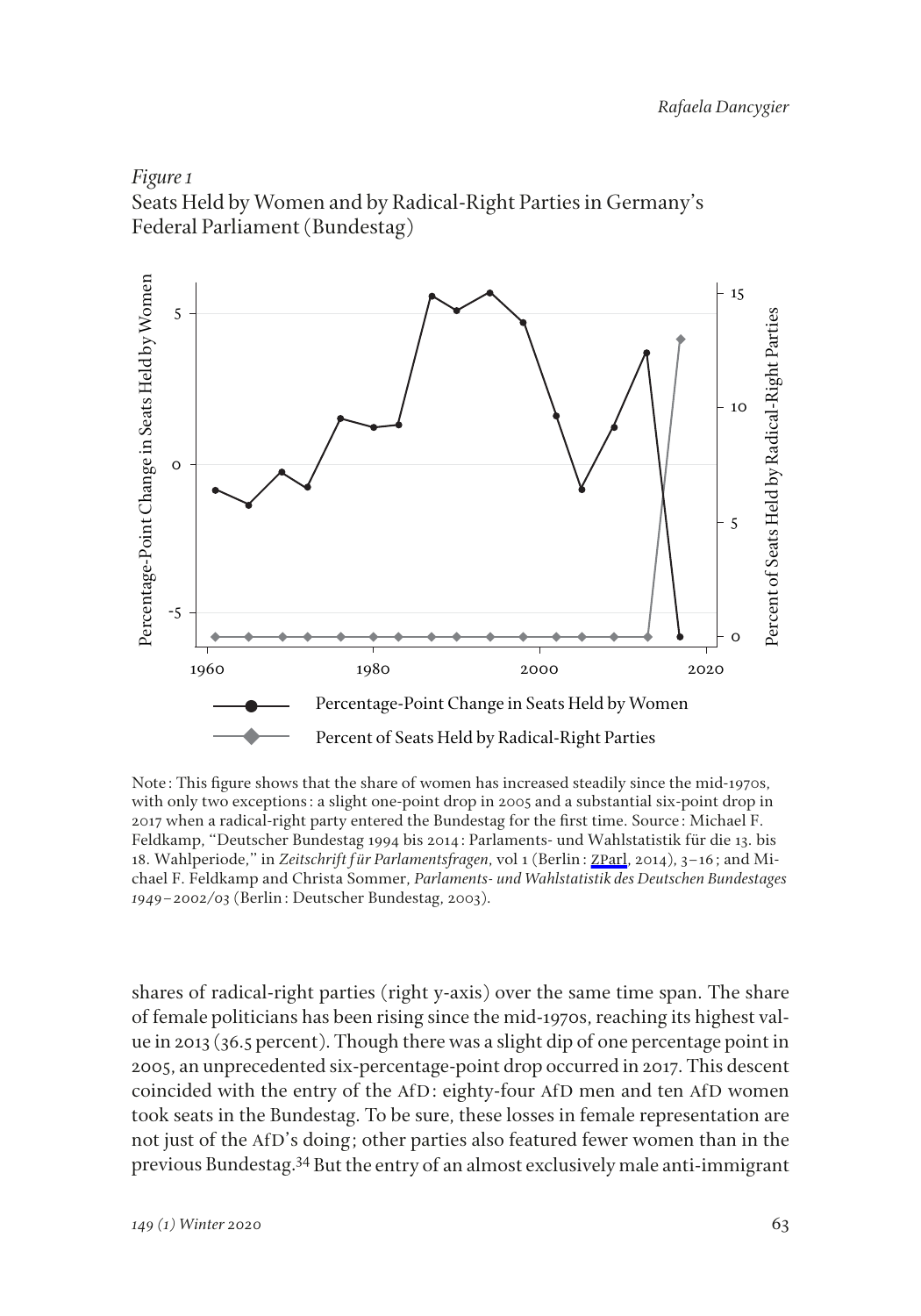party clearly put the brakes on the advancement of women candidates in Germany's national parliament.

The German example is particularly striking. It illustrates in stark terms the<br>potential trade-off between gender equality in politics and open immigration policies. But developments in other countries suggest that there<br>m potential trade-off between gender equality in politics and open immigration policies. But developments in other countries suggest that there might be signs of change. Denmark's anti-immigrant People's Party was long led by a woman and includes more female than male members of parliament. The Dutch Party for Freedom brands itself a defender of gender equality and notably voted against cuts in public childcare.35 In France, gendered voting patterns among supporters of the National Rally are disappearing. One reason behind this change is the increasing economic insecurity in the female-dominated service sector.36 Another has to do with Marine Le Pen's targeting of young women. Le Pen, herself twice divorced and having raised three children, acknowledges the challenges of motherhood, especially among single women in precarious economic circumstances. As the party is seeking to capture a younger, more modern, and female electorate, its traditionally strong opposition to abortion–which her party had previously called an "anti-French genocide"–is also weakening.37

Radical-right parties in Denmark, the Netherlands, and France have had a much longer presence in local councils and national parliaments than has the German AfD. Part of their longevity and success can be attributed to their moderation, at least in some aspects of their agenda, which has helped them make inroads among the female electorate.<sup>38</sup>

Do these developments signal a softening of the progressive's dilemma? Though these parties have remained stridently anti-immigrant, proposing ever harsher immigration laws and tougher integration requirements, to be durable and successful, they might have to modernize their views on gender relations.

Close observers of these parties would likely be skeptical of this interpretation. The roots of the radical right's repositioning on gender, critics have alleged, is not to be found in their newfound ideological commitments to gender equality, and neither is it sincere. Rather, where radical-right parties have begun to adopt feminist rhetoric, it has always been in connection to immigration. Specifcally, these parties have been campaigning on feminist issues to widen the gulf between Europe's Muslim communities and the rest of society while simultaneously exposing perceived failures of multiculturalism, one of the left's blind spots.39

Muslims in Europe, while diverse in origin, religiosity, and cultural backgrounds, tend to subscribe to more patriarchal social norms and traditional family values than does the electorate at-large. As issues pertaining to sexual liberation and feminism have gained more resonance among European voters, they are confronted with an ethnoreligious minority group that is much less supportive of gender equality in the private and public sphere. As a result, even cosmopolitan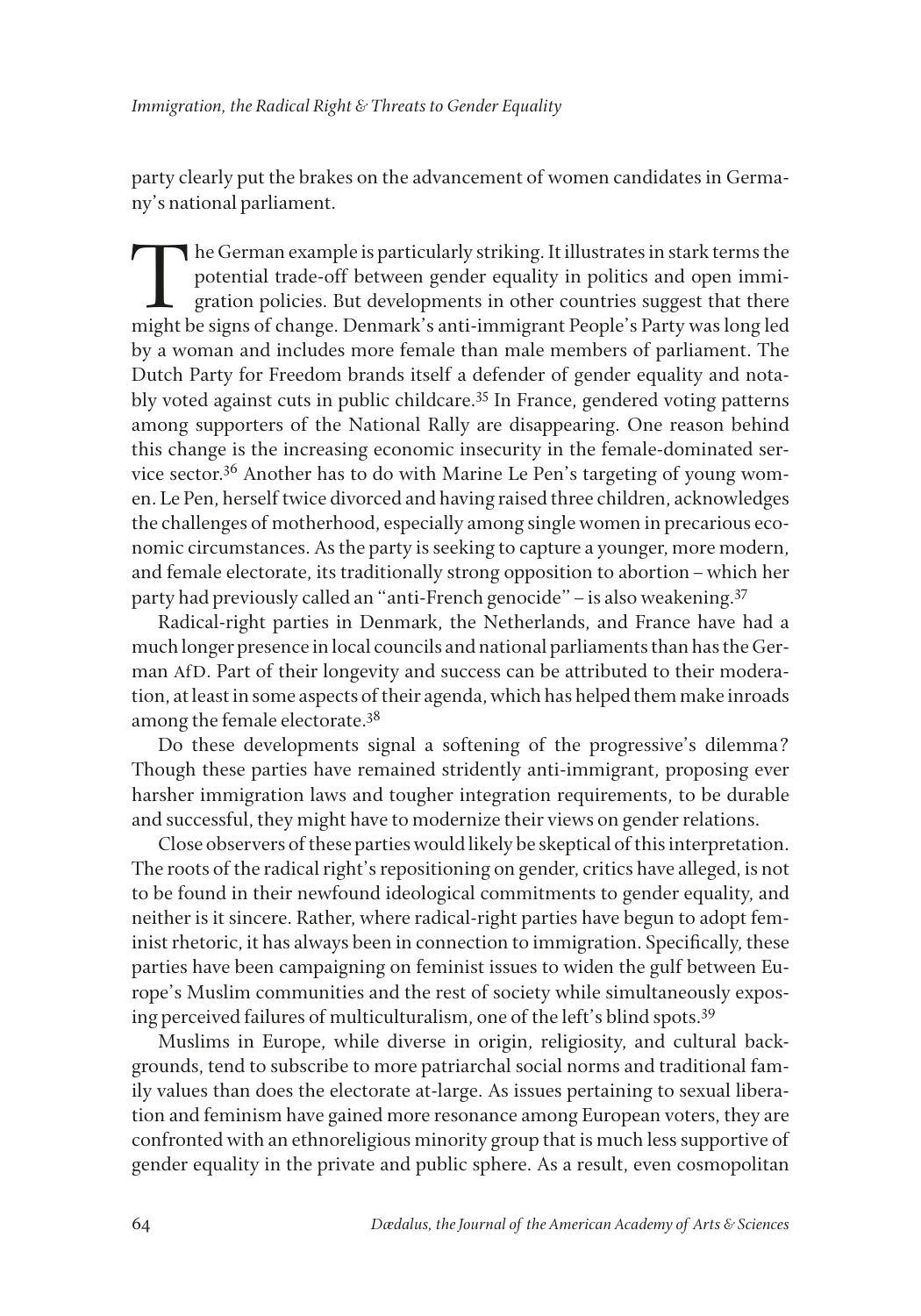voters that typically favor liberal immigration policies have become uneasy about the presence of Muslims in European cities.<sup>40</sup>

Seizing on this tension, radical-right parties have begun to instrumentalize gender equality as a key strategy to differentiate the "modern majority" from the "backwards, patriarchal" minority, with the hopes of peeling away voters from mainstream parties that endorse immigration and multiculturalism.41 Issues of veiling and the "headscarf debates" they spawn have been especially salient among the radical right. Bans on veiling of various forms (in schools, public institutions, or even covering the entire public sphere) frequently feature prominently in their platforms. They allow radical-right parties to appear as backers of gender equality while at the same time communicating that European nation-states cannot accommodate Islam without fundamentally altering their cultural character. As Geert Wilders, leader of the Dutch Freedom Party, has put it: "mass immigration" and "Islamic gender apartheid" threaten to fush "decades of [women's] emancipation down the toilet."42

Yet, fery rhetoric aside, policy proposals to combat gender inequities more generally are typically absent.43 Radical-right party manifestos reveal this incongruence quite clearly. For example, when discussing gender equality in their 2018 election program, the Sweden Democrats briefy noted Sweden's long-standing tradition of gender egalitarianism, then quickly pivoted to the threats posed by honor-related violence and female genital mutilation, before dismissing "gender theories" and quotas as unnecessary and ineffective.44 Turning to Norway, the very frst page of the Norwegian Progress Party's 2017 manifesto lists the banning of "women-discriminating" garments like the burka and niqab as one of the party's policy priorities. Much further down, on page twenty, the party also mentions its categorical opposition to gender-based quotas.45 This type of inconsistent positioning is quite common. Examining the manifestos of six successful European radical-right parties, social scientist Tjitske Akkerman has found that while they vary in their degree of conservatism, none of them can be characterized as liberal with regard to their positions on gender relations.<sup>46</sup> Even the Danish People's Party, with its disproportionate number of female parliamentarians and its emphasis on the Islamic threat to achievements in gender equality, ultimately advocates for conservative family values and for policies that prioritize women's caregiving roles.47 Akkerman therefore concludes that while "support for gender equality and women's rights has now become widely spread over the whole political spectrum . . . only the radical-right parties [are] left to defend the last vestiges of (modern) conservative family relations."48

The progressive's dilemma around immigration and gender thus shows no signs of abating. That the radical right's nods to gender equality do not represent actual policy shifts in the feminist direction should not come as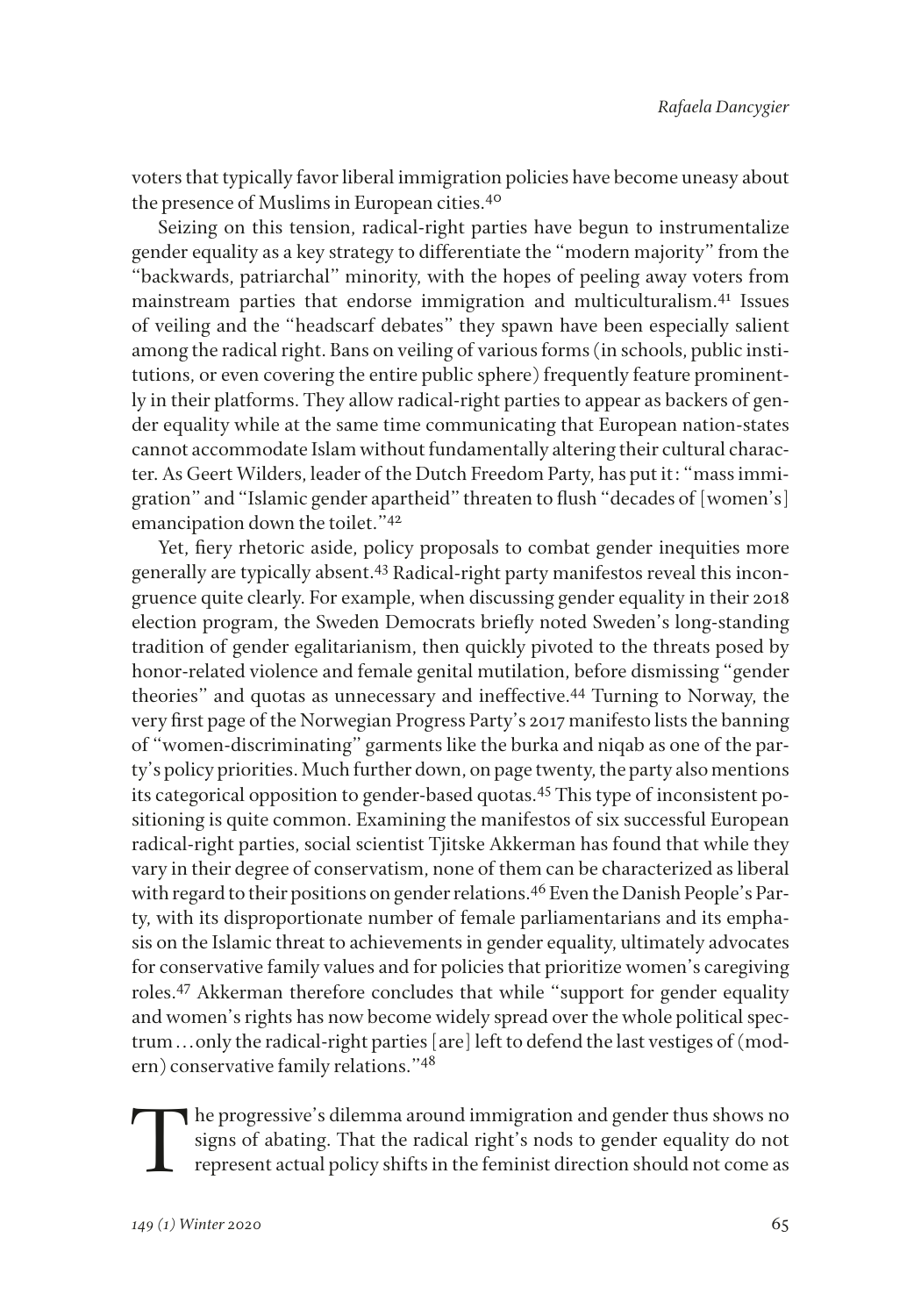a surprise. After all, one of its main sources of strength lies in backlash politics: namely, its successful appeal to men suffering from status loss vis-à-vis not only immigrant minorities, but also women.<sup>49</sup> Moreover, so long as the promotion of native women's fertility rates remains one of the most appealing ways to reduce future immigration and to maintain White dominance, traditional family values and the valorization of motherhood will continue to be important aspects of the radical right's program.

In short, the radical right cannot and will not help progressives resolve their dilemma around gender and immigration. A more realistic way out of this predicament is a backlash to the backlash: if a suffcient number of previously unengaged voters and potential candidates recognize that the rise of the radical right hinders or even reverses progress on feminist causes, they might be motivated to engage in politics. The example of the United States is instructive here. The election of a radical-right, misogynistic president and his party's attack on women's reproductive rights has been widely credited for mobilizing sections of the female electorate and for greatly enlarging the pool of women running for office.<sup>50</sup> Similarly, in several Scandinavian countries, feminist parties have sprung up in recent years to address stalled efforts at advancing gender equality. In Denmark, the Feminist Initiative (F!) runs on the slogan: "Out with the racists! In with the feminists!" The party explicitly links the country's preoccupation with immigration and the associated success of the radical right with Denmark's falling behind in global gender equity rankings.<sup>51</sup>

The electoral success of feminist parties and candidates remains variable and modest to date. But if these political forces succeed in raising awareness about the fact that, notwithstanding their women-friendly rhetoric, radical-right parties undercut *all* progressive achievements, their impact could be stronger than their numbers suggest.

about the author

**Rafaela Dancygier** is Associate Professor of Politics and Public Affairs at Princeton University. She is the author of *Immigration and Confict in Europe* (2010) and *Dilemmas of Inclusion: Muslims in European Politics* (2017).

## **ENDNOTES**

<sup>1</sup> Pablo Beramendi, Silja Hausermann, Herbert Kitschelt, and Hanspeter Kriesi, *The Politics of Advanced Capitalism* (New York: Cambridge University Press, 2015); Ronald Inglehart, *The Silent Revolution: Changing Values and Political Styles among Western*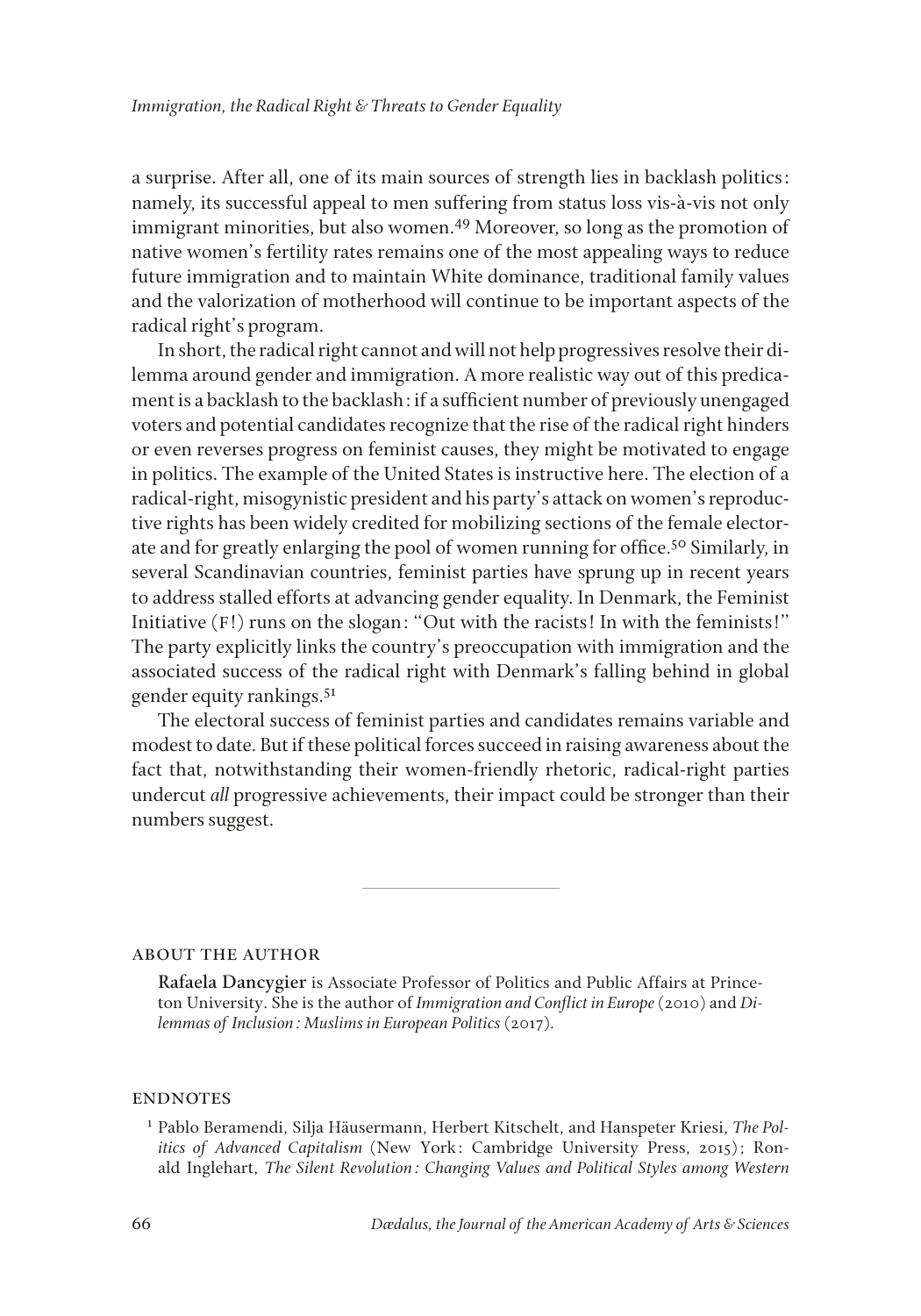*Publics* (Princeton, N.J.: Princeton University Press, 1977); and Hanspeter Kriesi, Edgar Grande, Martin Dolezal, et al., *Political Confict in Western Europe* (New York: Cambridge University Press, 2012).

- <sup>2</sup> See, for example, Keith Banting and Will Kymlicka, "Immigration, Multiculturalism, and the Welfare State," *Ethics and International Affairs* 20 (3) (2006): 281–304; David Goodhart, "Too Diverse?" *Prospect* magazine, February 20, 2004, 30–37; and Ruud Koopmans, "Trade-Offs between Equality and Difference: Immigrant Integration, Multiculturalism and the Welfare State in Cross-National Perspective," *Journal of Ethnic and Migration Studies* 36 (1) (2010): 1–26.
- <sup>3</sup> Kai Arzheimer, "Explaining Electoral Support for the Radical Right," *Oxford Handbook of the Radical Right*, ed. Jens Rydgren (Oxford: Oxford University Press, 2018); Winston Chou, Rafaela Dancygier, Naoki Egami, and Amaney Jamal, "The Illusion of Radical Right Partisan Loyalty: How Party Positioning Affects Far-Right Voting in Germany," working paper (Princeton, N.J.: Princeton University, 2018); and Elisabeth Ivarsfaten, "What Unites Right-Wing Populists in Western Europe? Re-Examining Grievance Mobilization Models in Seven Successful Cases," *Comparative Political Studies* 41 (1)  $(2008): 3-23.$
- <sup>4</sup> Hilde Coffé, "Gender and the Radical Right," in *Oxford Handbook of the Radical Right*, ed. Rydgren; and Tim Immerzeel, Hilde Coffé, and Tanja van der Lippe, "Explaining the Gender Gap in Radical Right Voting: A Cross-National Investigation in 12 Western European Countries," *Comparative European Politics* 13 (2) (2015): 263–286.
- <sup>5</sup> For recent statistics, see Eurostat, "Migration and Migrant Population Statistics," https://ec.europa.eu/eurostat/statistics-explained/index.php/Migration\_and\_ migrant\_population\_statistics.
- <sup>6</sup> Kai Arzheimer, "Contextual Factors and the Extreme Right Vote in Western Europe, 1980–2002," *American Journal of Political Science* 53 (2) (2009): 259–275; Rafaela Dancygier, *Immigration and Confict in Europe* (New York: Cambridge University Press, 2010); Matt Golder, "Far Right Parties in Europe," *Annual Review of Political Science* 19 (2016): 477–497; Chou et al., "The Illusion of Radical Right Partisan Loyalty"; Ivarsfaten, "What Unites Right-Wing Populists in Western Europe?"; and Matthias Mader and Harald Schoen, "The European Refugee Crisis, Party Competition, and Voters' Responses in Germany," *West European Politics* 42 (1) (2018): 67–90.
- <sup>7</sup> Chou et al., "The Illusion of Radical Right Partisan Loyalty"; Golder, "Far Right Parties in Europe"; and Jens Rydgren, "Immigration Sceptics, Xenophobes or Racists? Radical Right-Wing Voting in Six West European Countries," *European Journal of Political Research* 47 (6) (2008): 737–765.
- <sup>8</sup> Banting and Kymlicka, "Immigration, Multiculturalism, and the Welfare State"; and Goodhart, "Too Diverse?"
- <sup>9</sup> John Roemer, Woojin Lee, and Karine van der Straeten, *Racism, Xenophobia, and Distribution: Multi-Issue Politics in Advanced Democracies* (Cambridge, Mass.: Harvard University Press, 2007), elaborates on these two mechanisms and labels the frst one the "antisolidarity effect" and the second one the "policy bundle effect."
- <sup>10</sup> For research critical of the empirical basis of the progressive's dilemma, see, for example, David Brady and Ryan Finnigan, "Does Immigration Undermine Public Support for Social Policy?" *[American Sociological Review](https://www.mitpressjournals.org/action/showLinks?crossref=10.1177%2F0003122413513022&citationId=p_8)* 79 (1) (2014): 17–42; Bryan Burgoon, Ferry Koster, and Marcel van Egmond, "Support for Redistribution and the Paradox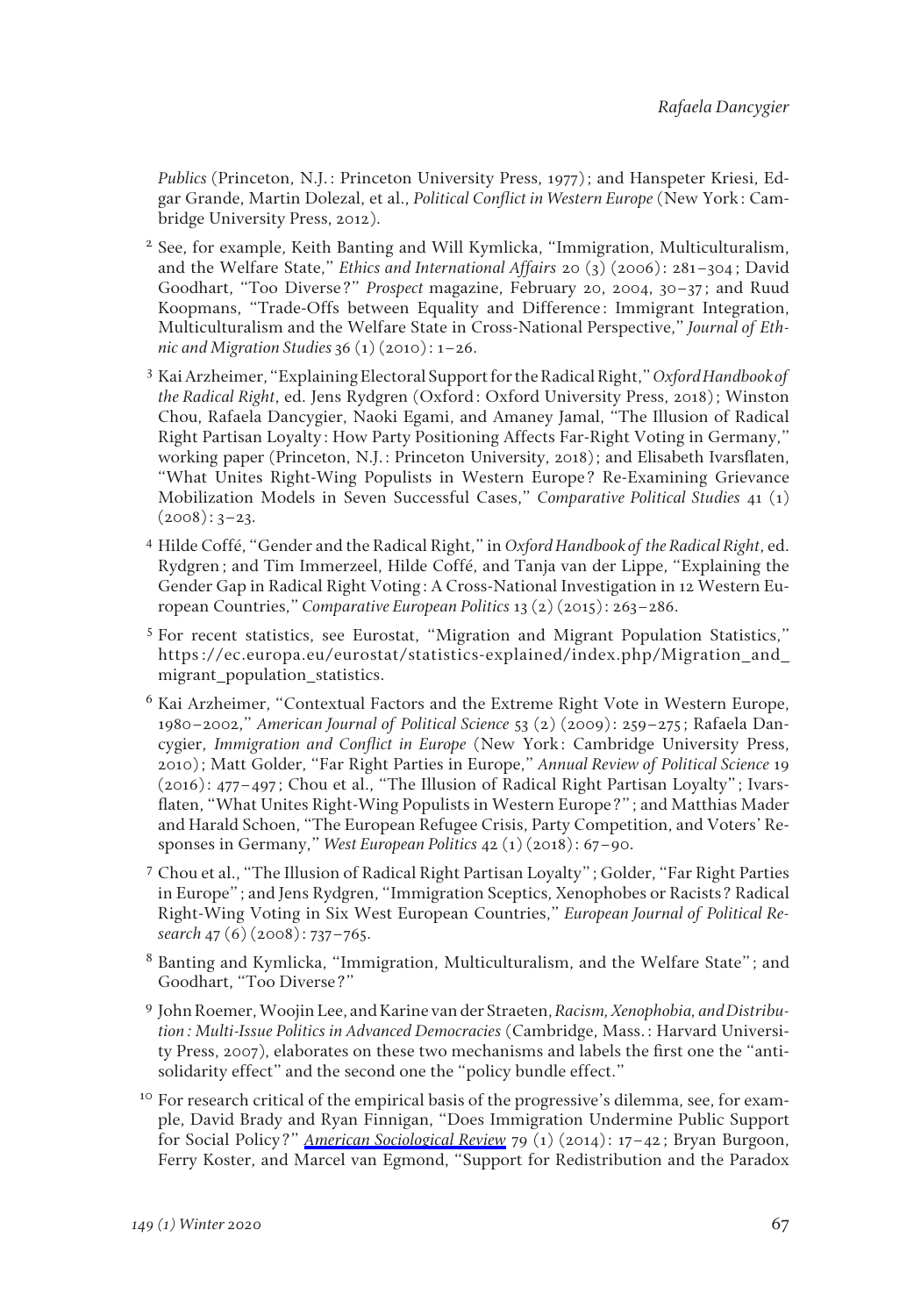of Immigration," *Journal of European Social Policy* 22 (3) (2012): 288–304; and Markus Crepaz and Regan Damron, "Constructing Tolerance: How the Welfare State Shapes Attitudes about Immigrants," *Comparative Political Studies* 42 (3) (2009): 437–463. Evidence suggests that the dilemma is more salient in the context of racial diversity in the United States than it is in the European case, in part because European radical-right, anti-immigrant parties frequently do not intend to cut welfare state expenditures for natives. See Joakim Kulin, Maureen A. Eger, and Mikael Hjerm, "Immigration or Welfare? The Progressive's Dilemma Revisited," *Socius* 2 (2016): 1–15.

- <sup>11</sup> Arzheimer, "Explaining Electoral Support for the Radical Right"; Golder, "Far Right Parties in Europe"; Terri E. Givens, "The Radical Right Gender Gap," *Comparative Political Studies* 37 (1) (2004): 30–54; Immerzeel et al., "Explaining the Gender Gap in Radical Right Voting"; and Niels Spierings, Andrej Zaslove, Liza M. Mügge, and Sarah L. de Lange, "Gender and Populist Radical-Right Politics: An Introduction," *Patterns of Prejudice* 49 (1–2) (2015): 3–15.
- <sup>12</sup> Cas Mudde, *Populist Radical Right Parties in Europe* (New York: Cambridge University Press, 2007), 111.
- <sup>13</sup> Immerzeel et al., "Explaining the Gender Gap in Radical Right Voting."
- <sup>14</sup> In ibid. (using 2010 data), the French gender gap in support for the radical right stands at zero, though it has been unstable in the last decade. In the 2017 presidential election, it closed once more. Abdelkarim Amengay, Anja Durovic, and Nonna Mayer, "L'impact du genre sur le vote Marine Le Pen," *Revue française de science politique* 67 (6) (2017): 1067–1087, argues that Marine Le Pen has been able to draw on the support of women, especially among younger cohorts of voters who came of political age after Jean-Marie Le Pen, her father and the party's more extremist founder and president, had left the Front National.
- <sup>15</sup> For a discussion, see Renate Bitzan, "Geschlechterkonstruktionen und Geschlechterverhältnisse in der extremen Rechten," in *Handbuch Rechtsextremismus*, ed. Fabian Virchow, Martin Langebach, and Alexander Hausler (Wiesbaden, Germany: Springer, 2016), 325–373; Anette Linden and Bert Klandermans, "The Netherlands: Stigmatized Outsiders," in *Extreme Right Activists in Europe: Through the Magnifying Glass*, ed. Bert Klandermans and Nonna Mayer (London: Routledge, 2006), 172–203; and Mudde, *Populist Radical Right Parties in Europe*, 109. Joyce Marie Mushaben, "The Rise of Femi-Nazis? Female Participation in Right-Extremist Movements in Unifed Germany," *German Politics* 5 (2) (1996): 240–261, identifes several types of women who join farright causes. See also Cyntha Miller-Idriss and Hilary Pilkington, "Women are Joining the Far Right–We Need to Understand Why," *The Guardian*, January 24, 2019, which notes that women are increasingly joining far-right movements.
- <sup>16</sup> Ronald Inglehart and Pippa Norris, "Trump, Brexit, and the Rise of Populism: Economic Have-Nots and Cultural Backlash," *Perspectives on Politics* 15 (2) (2017): 443–454.
- <sup>17</sup> Hans-Georg Betz, *Radical Right-Wing Populism in Western Europe* (New York: St. Martin's, 1994); Noam Gidron and Peter A. Hall, "The Politics of Social Status: Economic and Cultural Roots of the Populist Right," *The British Journal of Sociology* 68 (S1): S57–S84; Givens, "The Radical Right Gender Gap"; and Diana Mutz, "Status Threat, Not Economic Hardship, Explains the 2016 Presidential Vote," *Proceedings of the National Academy of Sciences* 115 (19) (2018): E4330–E4339.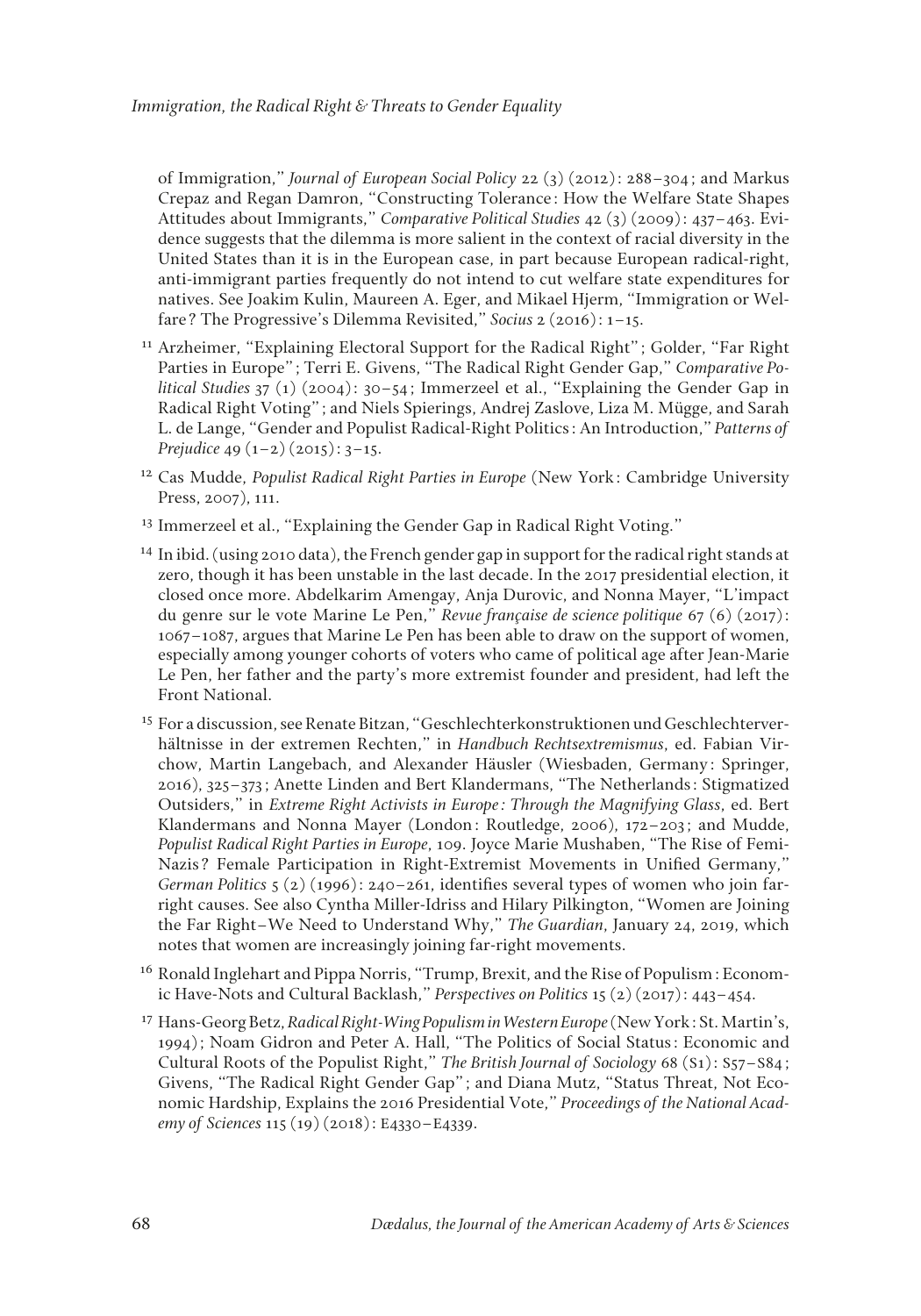- <sup>18</sup> The evidence for the claim that immigration increases crime is mixed. See Jennifer Fitzgerald, K. Amber Curtis, and Catherine Corliss, "Anxious Publics: Worries about Crime and Immigration," *Comparative Political Studies* 45 (4) (2012): 477–506; and Michael Minkenberg, "The Radical Right in Public Office: Agenda-Setting and Policy Effects," *West European Politics* 24 (4) (2001): 1–21.
- <sup>19</sup> Coffé, "Gender and the Radical Right"; and Elisabeth Gidengil, Matthew Hennigar, André Blais, and Neil Nevitte, "Explaining the Gender Gap in Support for the New Right: The Case of Canada," *Comparative Political Studies* 38 (10) (2005): 1171–1195.
- <sup>20</sup> Eelco Harteveld, Wouter Van Der Brug, Stefan Dahlberg, and Andrej Kokkonen, "The Gender Gap in Populist Radical-Right Voting: Examining the Demand Side in Western and Eastern Europe," *Patterns of Prejudice* 49 (1–2) (2015): 103–134.
- <sup>21</sup> Other reasons include gender differences in church attendance and in personality traits. For a more comprehensive review of the causes of the gender gap, see Coffé, "Gender and the Radical Right"; and Nonna Mayer, "The Closing of the Radical Right Gender Gap in France?" *French Politics* 13 (4) (2015): 391–414.
- <sup>22</sup> Mudde, *Populist Radical Right Parties in Europe*; Cas Mudde and Cristóbal Rovira Kaltwasser, "Vox populi or vox masculini? Populism and Gender in Northern Europe and South America," *Patterns of Prejudice* 49 (1–2) (2015): 16–36; and Tjitske Akkerman, "Gender and the Radical Right in Western Europe: A Comparative Analysis of Policy Agendas," *Patterns of Prejudice* (49) (1–2) (2015): 37–60.
- <sup>23</sup> Sarah de Lange and Liza M. Mügge, "Gender and Right-Wing Populism in the Low Countries: Ideological Variations across Parties and Time," *Patterns of Prejudice* 49 (1–2) (2015): 61–80; and Mayer, "The Closing of the Radical Right Gender Gap in France?"
- <sup>24</sup> Cited in Akkerman, "Gender and the Radical Right in Western Europe," 54.
- <sup>25</sup> For the AfD's 2017 general election manifesto, see Alternative für Deutschland, *Programm für Deutschland: Wahlprogramm der Alternative für Deutschland für die Wahl zum Deutschen Bundestag am 24. September 2017* (Berlin: Alternative für Deutschland, 2017), https://www.afd.de/wp-content/uploads/sites/111/2017/06/2017-06-01\_AfD-Bunde stagswahlprogramm\_Onlinefassung.pdf.
- <sup>26</sup> Cited in the SVP's 2015 election program, available at Schweizerischen Volkspartei, "Unser Parteiprogramm 2019–2023," https://www.svp.ch/partei/positionen/partei programme/.
- <sup>27</sup> This harsh reaction was posted on the website of the Junge SVP (Youth SVP), which is no longer available. It was prompted by the passing of legislation requiring large public companies to meet gender quotas.
- <sup>28</sup> Under the gender quota heading listed on their website, the Sweden Democrats simply state "Sweden Democrats oppose quotas"; see Sverigedemokraterna, "A till Ö," https://sd.se/a-o/. See also Susi Meret and Birte Siim, "Gender, Populism and Politics of Belonging: Discourses of Right-Wing Populist Parties in Denmark, Norway and Austria," in *Negotiating Gender and Diversity in an Emergent European Public Sphere*, ed. Birte Siim and Monika Mokre (Basingstoke, United Kingdom: Palgrave Macmillan, 2013), 78–96.
- <sup>29</sup> Bitzan, "Geschlechterkonstruktionen und Geschlechterverhältnisse in der extremen Rechten"; and Mudde, *Populist Radical Right Parties in Europe*.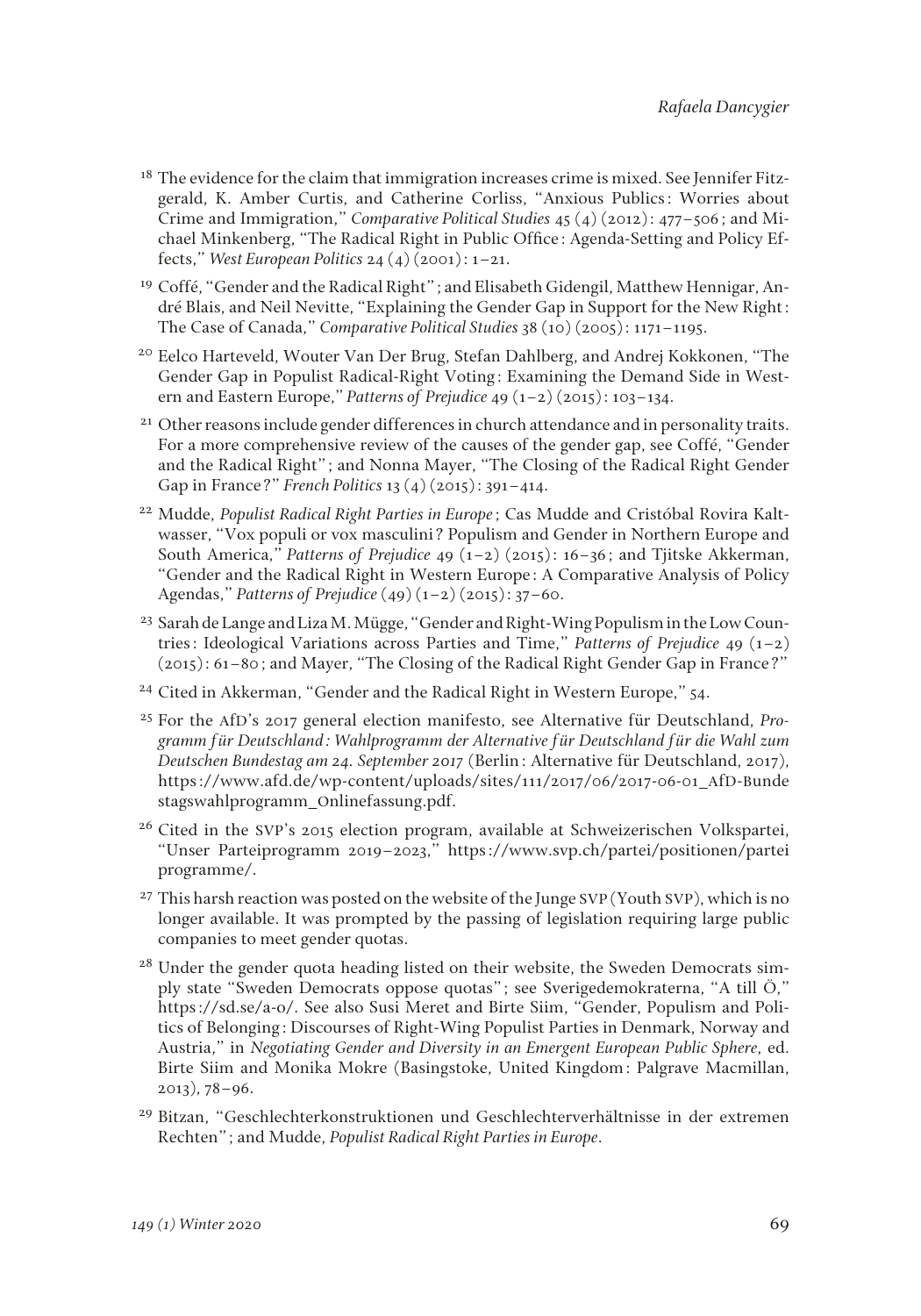- <sup>30</sup> In Sweden, the Social Democrats adopted these quotas partly in response to a drop in female representation in the national parliament between 1988 and 1991. Interestingly, some of this decline can be attributed to the entry of the far-right New Democrats. I thank Olle Folke and Johanna Rickne for this insight. See also Timothy Besley, Olle Folke, Torsten Persson, and Johanna Rickne, "Gender Quotas and the Crisis of the Mediocre Man: Theory and Evidence from Sweden," *American Economic Review* 107 (8)  $(2017): 2204 - 2242.$
- <sup>31</sup> See also Mudde, *Populist Radical Right Parties in Europe*, 108.
- <sup>32</sup> Chou et al., "The Illusion of Radical Right Partisan Loyalty"; and Mader and Schoen, "The European Refugee Crisis, Party Competition, and Voters' Responses in Germany."
- <sup>33</sup> See ARD, "Bundestagswahl 2017: Deutschland," https://wahl.tagesschau.de/wahlen/ 2017-09-24-BT-DE/umfrage-werwas.shtml.
- <sup>34</sup> Losses were most pronounced among the Christian Democrats. The CDU/CSU's share of women fell from 24.8 to 19.9 percent.
- <sup>35</sup> Akkerman, "Gender and the Radical Right in Western Europe."
- <sup>36</sup> Mayer, "The Closing of the Radical Right Gender Gap in France?"
- <sup>37</sup> Angelique Chrisafs, "'We Feel Very Close to Her': Can 'Fake Feminist' Marine Le Pen Win the Female Vote?" *The Guardian*, March 18, 2017.
- <sup>38</sup> David Art, *Inside the Radical Right: The Development of Anti-Immigrant Parties in Western Europe* (New York: Cambridge University Press, 2011).
- <sup>39</sup> Tjitske Akkerman and Anniken Hagelund, "'Women and Children First!' Anti-Immigration Parties and Gender in Norway and the Netherlands," *Patterns of Prejudice* 41 (2) (2007): 197–214; and Meret and Siim, "Gender, Populism and Politics of Belonging."
- <sup>40</sup> Claire Adida, David Laitin, and Marie-Anne Valfort, *Why Muslim Integration Fails in Christian-Heritage Societies* (Cambridge, Mass.: Harvard University Press, 2016); and Rafaela Dancygier, *Dilemmas of Inclusion: Muslims in European Politics* (Princeton, N.J.: Princeton University Press, 2017).
- <sup>41</sup> Niels Spierings, Marcel Lubbers, and Andrej Zaslove, "'Sexually Modern Nativist Voters': Do They Exist and Do They Vote for the Populist Radical Right?" *Gender and Education* 29 (2) (2017): 216–237.
- <sup>42</sup> Prologue to the party's 2010 party program, cited in Mudde and Kaltwasser, "Vox populi or vox masculini?" 28.
- <sup>43</sup> Meret and Siim, "Gender, Populism and Politics of Belonging"; and Mudde and Kaltwasser, "Vox populi or vox masculini?"
- <sup>44</sup> See Sverigedemokraterna, *Valplattform: Sverigedemokraternas valplattform 2018* (Stockholm: Sverigedemokraterna, 2018), https://sd.se/wp-content/uploads/2018/05/Val plattform-2018-1.pdf.
- <sup>45</sup> See "Prinsipp- og handlingsprogram," Fremskrittspartiet, https://www.frp.no/hva-vi -mener/prinsipp-og-handlingsprogram.
- <sup>46</sup> Akkerman focuses on the following issues when measuring these parties' stances on gender relations in the family domain: "labor market participation, equal rights, educational opportunities, political participation, public childcare, freedom of choice